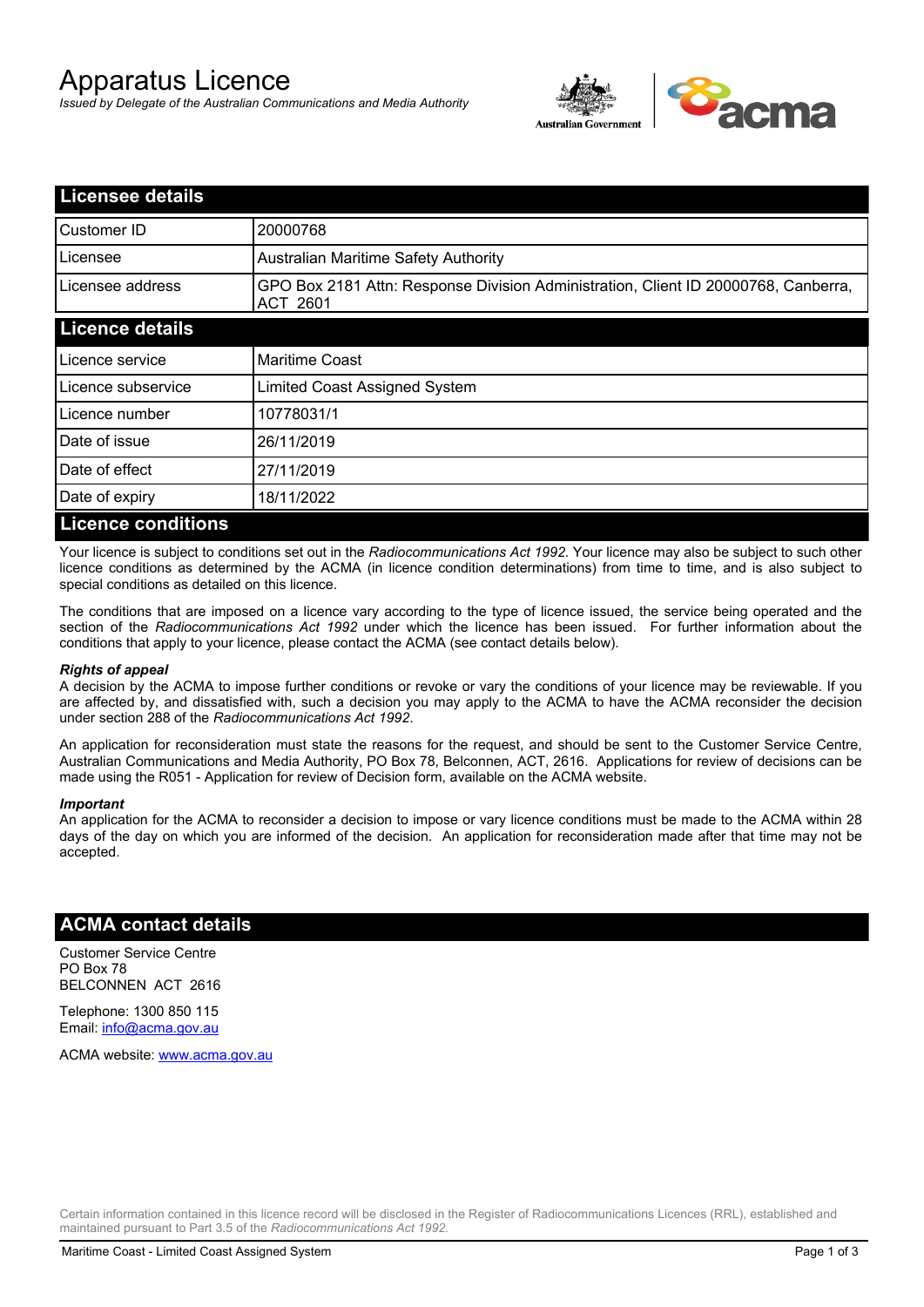# **Advisory Notes applying to licence no.: 10778031/1**

Conditions applicable to the operation of Limited Coast Assigned System authorised under this licence can be found in the Radiocommunications Licence Conditions (Apparatus Licence) Determination and the Radiocommunications Licence Conditions (Maritime Coast Licence) Determination. Copies of these determinations are available from the ACMA and from the ACMA home page (www.acma.gov.au).